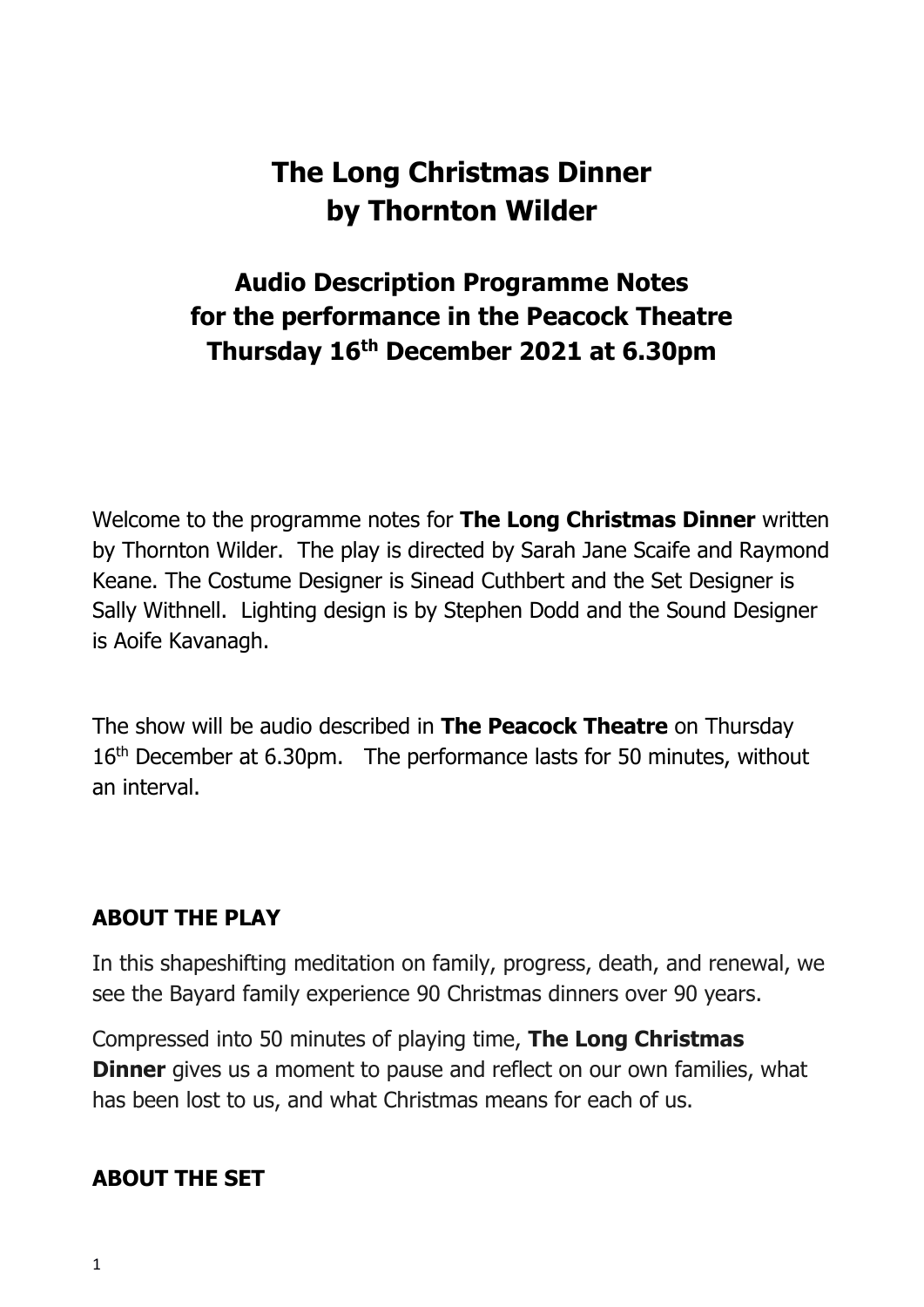The Peacock Theatre has a smaller stage than The Abbey. At 15.6 metres wide and 7.5 metres deep there is a more intimate feel to the space.

The set and costume design in this particular play was inspired by the paintings of Edward Hopper. This is evident by it's simplicity, expressive lighting and sense of stark realism.

Set in the dining room of the Bayard family there is a mahogany eight seat curved end dining table with ball claw legs placed centrally length ways across the space. The table is dressed with a white linen tablecloth that has lace trim. It's decorated with two bottle green taper candles set in clear glass dinner candle holders, they are surrounded by decorative mid winter foliage – pine and holly leaves, pine cones and decorative fruit.

There are classical clear glass wine glasses set on the table along with an empty clear glass carafe. Everything else is imaginary and mimed by the actors such as the carving of the turkey, serving the cranberry sauce, eating the food.

There are five 18th century Hepplewhite chairs that are placed around the table so that the characters face us. Two carvers at each end and three stand chairs facing us on the other side of the table.

The back wall is painted a light grey with hints of green and blue in rough brush strokes, the bottom half of the wall is panelled, to the right of it is a doorway through which we can glimpse the entrance to the hallway where all but the nurse enter. The hallway is painted in similar style but with hues of light brown. Expressive lighting from an unseen window hits the little piece of hallway throwing light into the dining room. A hint of the external world – soft sunset peach, bright yellow sunshine, sometimes darkness.

The floor reflects the colours in the wall, soft grey almost blueish with hints of green.

To the front right of the dining room is another doorway where the nurse enters and exits.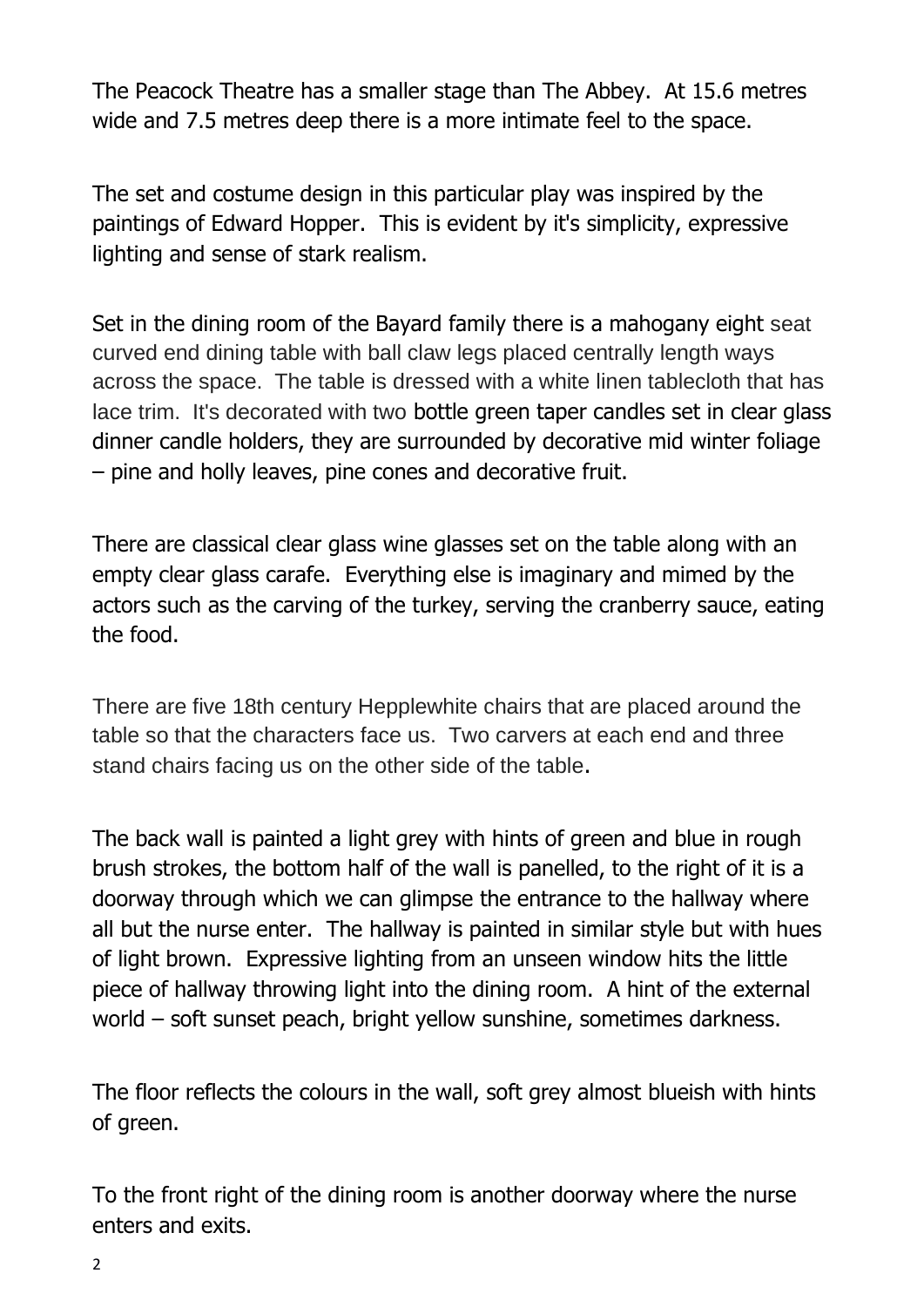To the left of the space another doorway that some characters walk through via the dining room.

### **ABOUT THE CHARACTERS AND COSTUMES**

The costumes in this piece are inspired by Edward Hopper so do not span the 90 years we are privvie to in this play but are simply set in the second world war era and the fifties.

I'll begin with **Lucia** played by **Valerie O'Connor** who is the first character to enter the room. A matriarch. A woman perhaps in her late thirties. She wears a conservative but bright red 1940s style dress, fitted at the waist with pleats at the front. The dress is adorned with a gold brooch with wave motifs. She wears a simple string of pearls and diamante stud earrings. Lucia's blond hair is highly stylised, sculpted as was the style in the 1940s with waves. Curled under at the back and a large curl at the front. Her make-up again very much of that era – she wears bright red lipstick. On her feet black patent leather court shoes.

Her husband **Roderick** played by **Bryan Burroughs** and **Mother Bayard** played by **Rachael Dowling** are the next to arrive. Roderick, a man in his forties wears light brown wool suit trousers and waistcoat over a double cufflink white shirt. His tie a rusty red colour with a paisley patterned stripe running through it. Metal sleeve garters hold up the shirt sleeves. On his feet he wears brown brogues. Roderick sits at the head of the table to our left.

**Mother Bayard** sits in a wheelchair, her greying hair pinned up in a bun. She wears a black silk dress with a raised neck that is embroidered with white petalled flowers and swirls. There are satin covered black buttons down the front. On her feet she wears sensible black lace up shoes.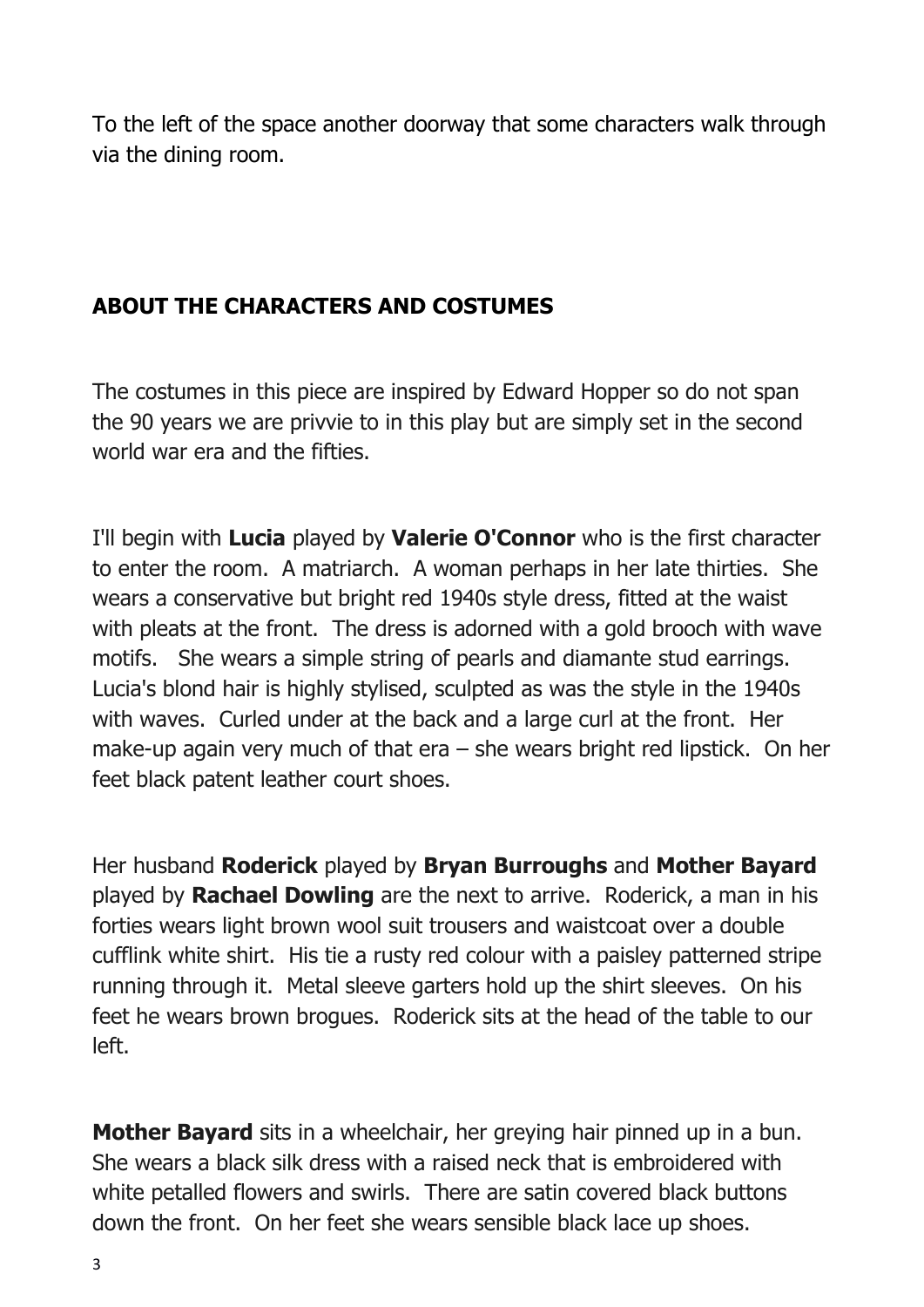**Cousin Brandon** played by **Will O'Connell** is placed at the opposite end of the table to Roderick. He arrives in a darker brown wool suit complete with jacket and trilby. He also wears a white shirt, his tie a dull orange with little yellow motifs upon it. Cousin Brandon's brown hair is greased back and he sports a small moustache.

The next character to arrive does not take a seat at the table. **Nurse** is silently played by **Fiona Lucia McGarry**, amazonian in stature and generally stoic in nature. She wears a uniform of black wool skirt and a black top with wide white collar and white on the sleeve to match. Nurse has thick black hair rolled up tightly and pinned up on both sides. Her large brown eyes express a lot even when stoic. Her full lips painted a darker shade than the other women so that they appear dull in comparison.

Lucia and Roderick's son **Charles** played by **Emmet Byrne** is the next to take his seat at the table. Charles is a man in his twenties who is confident in his movements. His cobalt blue double breasted suit with pleat front trousers as was the style of the fifties, accentuates his confidence. The same as the other men he wears a white shirt but, a more jazzy tie  $-$  a paisley bottle green tie with aubergine swirls and gold and sky blue embroidered patterns. Charles wears a gold ring on his right hand pinky finger.

Charles' sister **Genevieve** is in her twenties, she is played by **Fionnuala Gygax**. She wears an aubergine coloured short sleeved wave print, a-line fitted dress with a black thin leather belt around the waist. On the lapel a small bone china flower design brooch in aubergine, cream and green. She wears low heeled black shoes that have a strap across the front and similarly to the other women, also wears her dusty blonde hair highly stylised. Her lipstick an orangey red. Genevieve exudes confidence as she energetically moves about the room.

**Leonora** of similar age to Genevieve played by **Rachel O'Byrne** is the next guest to arrive. A broad shouldered woman wearing a bottle green and navy checked fitted dress with a ruched collar and pleats in the skirt. She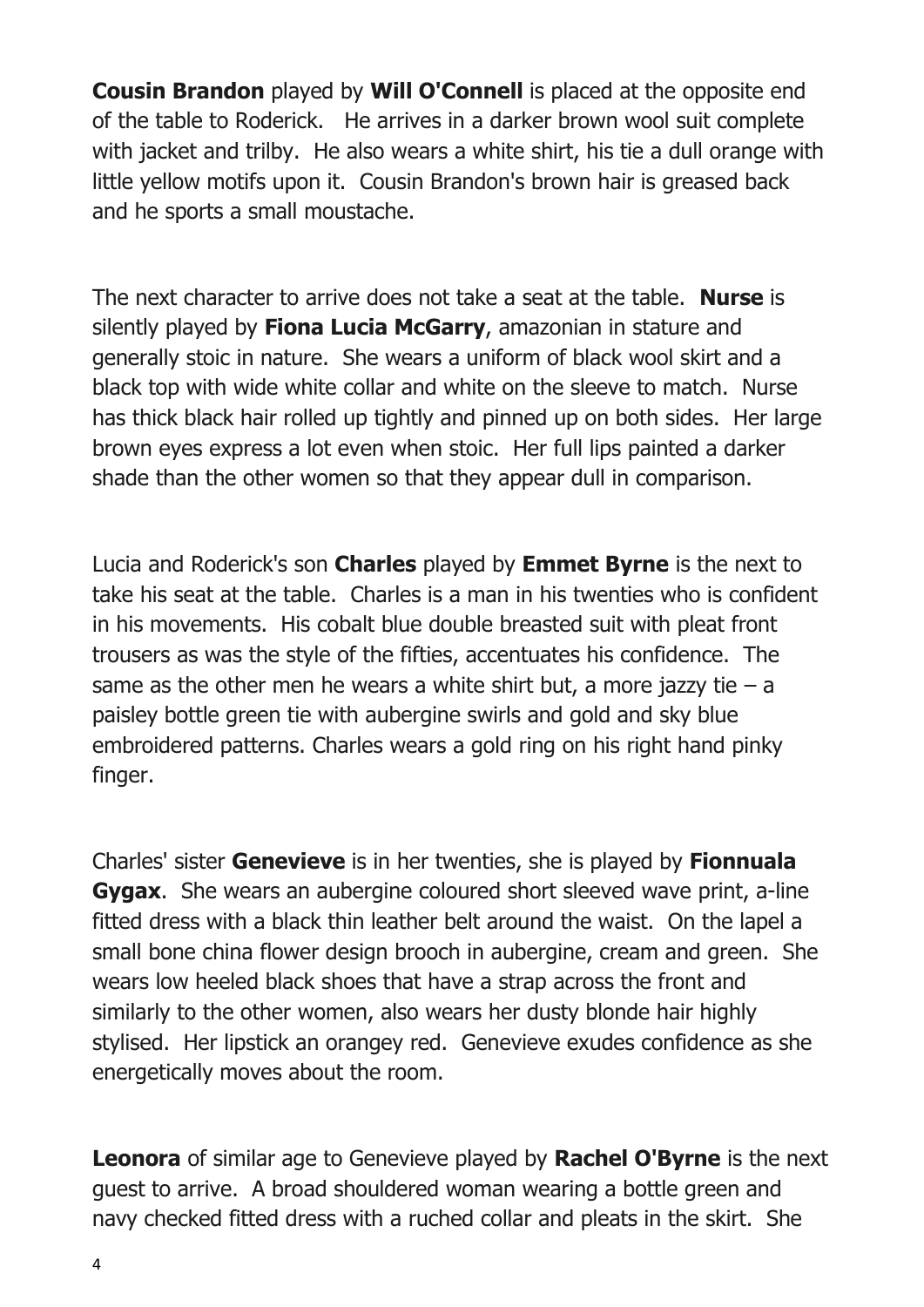has a leaf motif diamante brooch on the the collar. Around her neck she wears three strings of pearls. Her red lipstick accentuates her green eyes and when she smiles dimples appear in her cheeks. Her shoulder length dark brown hair a little simpler in design than Genevieve's but still firmly sculpted to curl under, a single large curl at the front.

**Ermengarde** the elder of the group played by **Máire Ní Ghráinne** is next to seat herself at the table. A petite woman in her seventies wearing a dark green fitted dress that rests just below the knee. It has a simple sash waist that elegantly ties to the side. The dress is decorated with embroidered flowers with tiny little bits of light pink here and there. On her feet she wears low heeled suede shoes that have a thick band across the front.

The twins arrive together - **Lucia II** played by **Aisling Kearns** and **Sam**  played by **Eoin Fullston**. They are in their late teens/early twenties. Lucia named after her grandmother, whirls about the place in her 1950s style yellow, almost lime dress that has a tight fitted bodice with green cord embroidered leaves and gold beaded flowers. The gathered skirt is made from organza. On her feet she wears dainty cream leather dance shoes with a gold t-bar. A necklace - three cream acrylic roses mounted on a gold chain decorates her neckline. Unlike the other women she wears her blonde hair long but she still has a stylised curl at the front.

Her brother Sam is a slight fellow with bright blue eyes. He turns up wearing a world war two US army winter service uniform of olive drab wool complete with sidecap. Unlike his sister he appears shy.

Their brother **Roderick II** played by **Liam Bixby** is the last to arrive sauntering in casually, wearing stylish aubergine/purple trousers that have pleats down the front and turn ups and a white shirt and checked sports jacket in cream, brown and navy blue. On his feet cream, brown and black brogues. A grey trilby decorated with a few small feathers on the side – red, black speckled and grey. He sits slouched, wide legged.